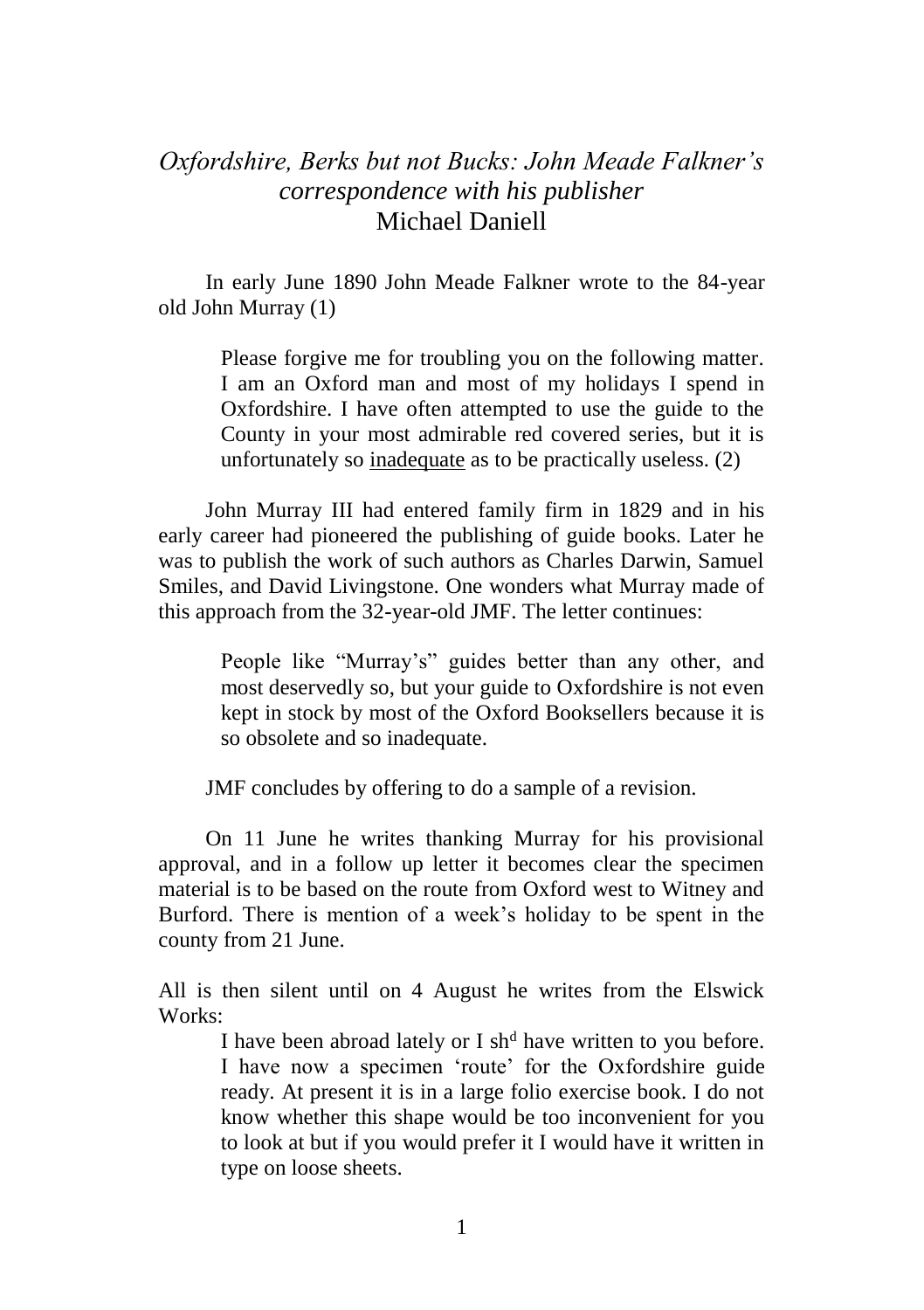Otherwise I will send the exercise book up to you just as it stands if it is not giving you too much trouble to read it. I have of course been carefully over the ground myself, and write from my own knowledge. I do not think the previous compiler could have been personally acquainted with the majority of the places described. The accounts are very jejune and seem as a rule little more than transcripts from Parker. (3)

And on 13 August he writes:

I am sending on to you by this post a very cumbrous exercise book in which I have written the Witney and Burford route.

Murray must have been impressed, or at least satisfied, for on 26 August JMF writes, '… it will be a great pleasure to me to try to make the work as perfect and complete as lies in my power' and he asks for the return of 'my tall copybook'. We also get an insight into JMF's methods for he explains that with Murray's permission he will have printed a letter of introduction. If you were the vicar of some Oxfordshire parish in autumn 1892, you might have received this letter:

> Mr John Murray of Albermarle Street is revising and enlarging his Guide to Oxfordshire which will be republished in a separate form. I am at present working for him on this book and should be greatly indebted to you if you could inform me whether there are any particulars requiring correction in the description . . . . . as it now stands in the present guide, a cutting of which I enclose. Any further details which you could supply of interest relative to the place would be much appreciated. I hope to visit  $\dots$  in the course of  $\dots$ .

Your faithful servant

And then there is silence for two years. John Murray III died in April 1892 and the business was inherited by his sons John Murray IV who took five-eighths of the shares and Hallam Murray who took three-eighths. There must have been some further contact with the firm for on 21 June 1892 JMF is writing to Hallam Murray: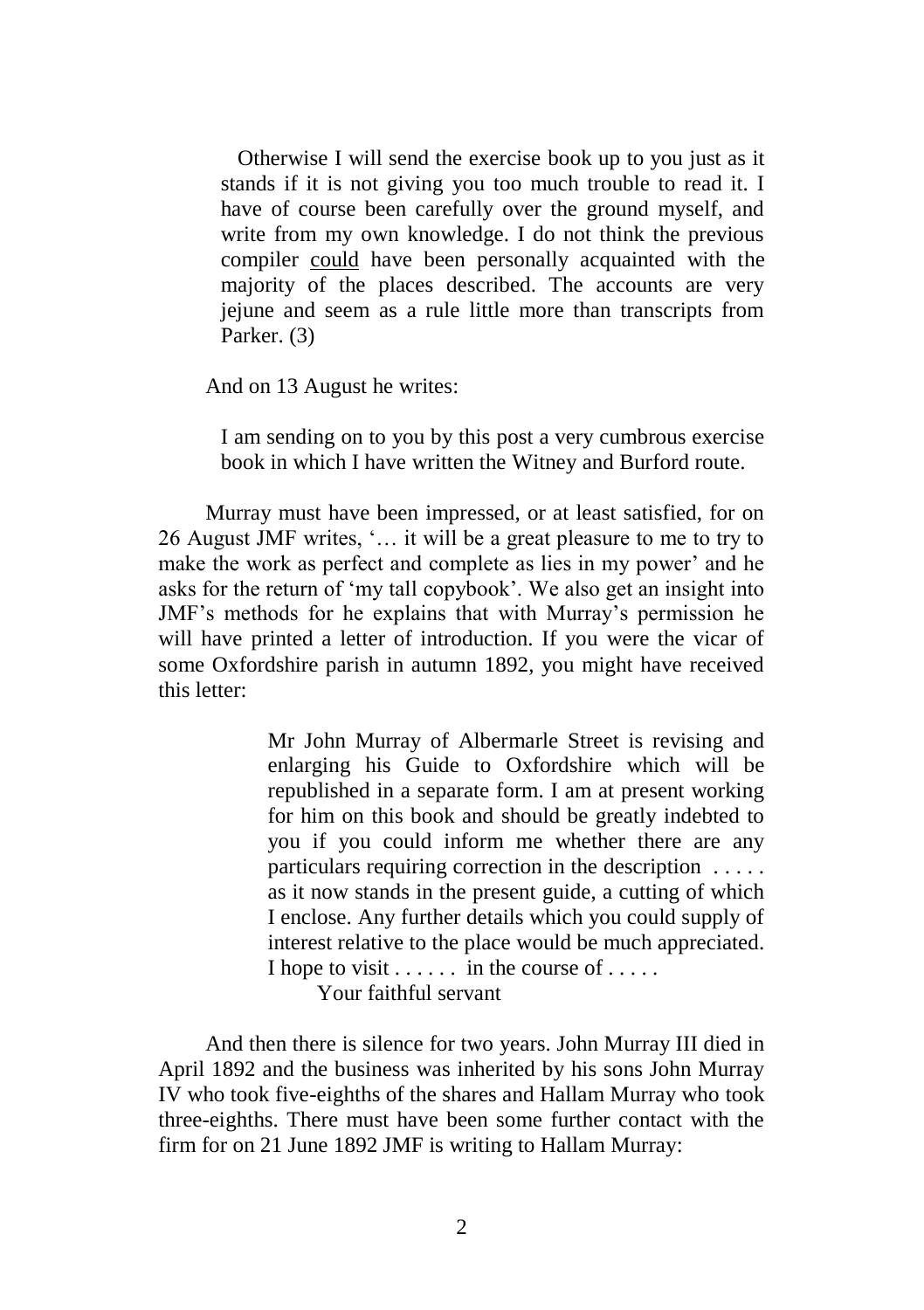I am very sorry for having taken so long, but I understood from the late M<sup>r</sup> John Murray that time was not pressing.

The book is very nearly ready - I have been personally to every place and hamlet in the county & I found that the book needed not revision but absolute rewriting so far as the country districts (as opposed to the city of Oxford) were concerned.

It is clear that publishing arrangements were still not definite as JMF argues for the need for a coloured map of the county and also begs that the new edition will just be for Oxfordshire. '… a separate book is much more complete and satisfactory & I am including in the guide the more immediate Berkshire environs of Oxford.' In a post script he even asks Hallam the costs of these two requirements, '…. as I have the county so much at heart that if they were not very heavy I should with your approval like to consider undertaking them myself'.

The battle for a standalone Oxfordshire book was still not won for on 25 June JMF is replying to Hallam explaining the work he has put into the revision:

> But I can conscientiously say I have done my best. I have I think probably one of the largest private collections of Oxfordshire books and an enthusiasm for the county, which you will probably think blinds me to other considerations.

Hallam must also have asked him about the revision of Berkshire and Buckinghamshire:

> With regard to Bucks  $\&$  Berks I sh<sup>d</sup> very much like to do them; but I fear the time is a bar to me. You see I am Secretary here to the largest works, if not in the world, at any rate in England, and my holidays are necessarily limited - and too I am so far from the spot. It is very kind of you to offer it to me & once having touched this topographic work I am loath to give it up. I was going to ask, when Oxford was finished, if I might try Northants & the counties joined with it as being a little nearer me. May I call on you when next in London? That is if it does not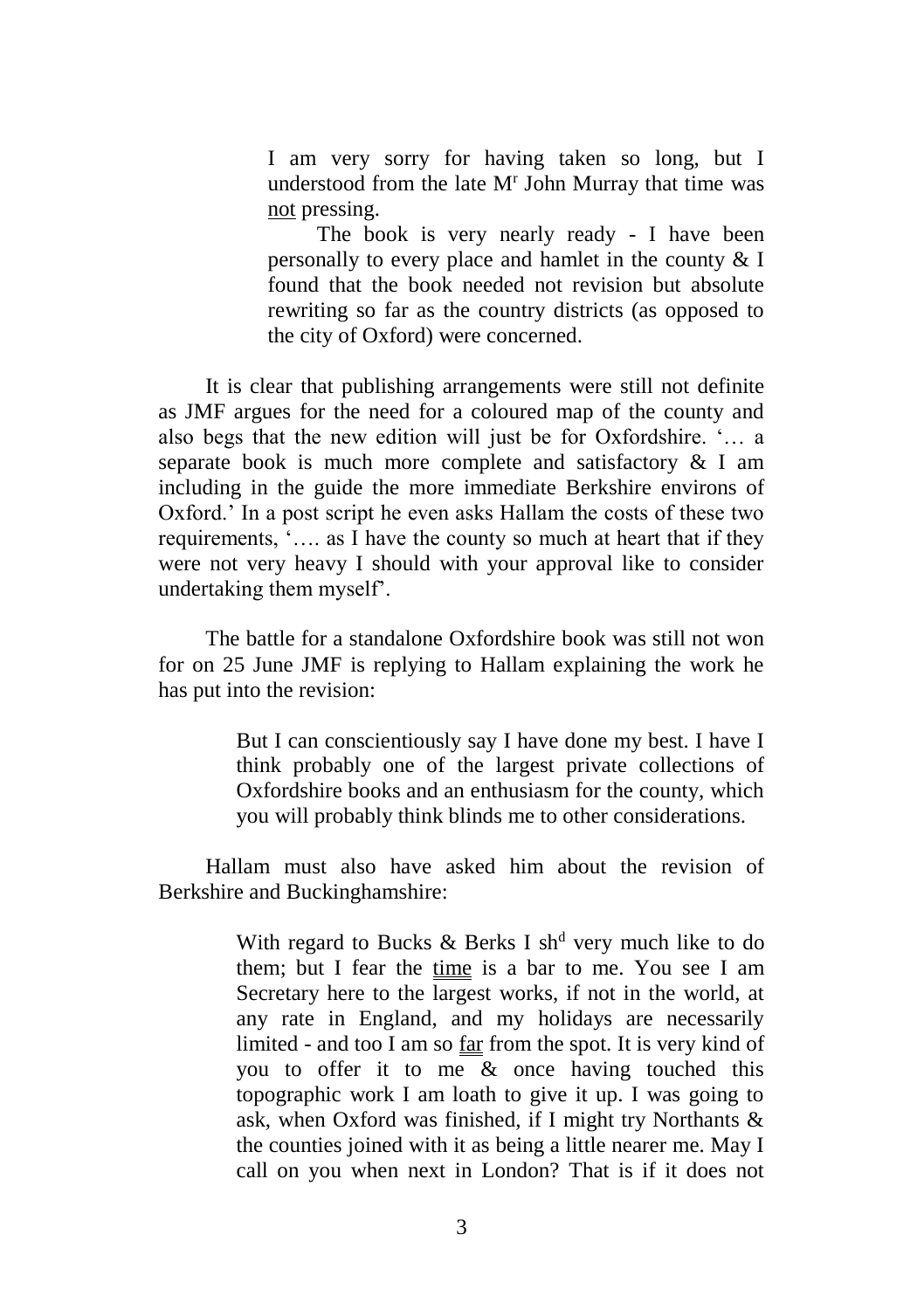weary you to discuss these small things; and finally may I ask you most earnestly to reconsider if possible the question of separate publication.

And the letter concludes with a disarming postscript:

Some time ago I submitted to the late Mr Murray a specimen route for Oxfordshire which he did the honour of correcting in his own hand and as I have written the other routes at about the same length the book has swelled to a size that would not look at all puny if published separately. May I send you up a route or two for you to see?

So one wonders just how 'nearly ready' the revision was at this stage and whether there was a firm intention on Murray's part to publish it. However work must have continued for on 20 February 1893 JMF writes from Rome to Hallam Murray, 'I have been thinking over Berks and Bucks, and if you should see your way on consideration to offer me those counties I shd like to do them.' He goes on, 'About Oxfordshire I am sorry to have made it too long.'



Then from Paris on 7 April, 'I have taken the liberty to send you from Siraudin's (4) a small box of fondants which I hope will meet with your acceptance'. JMF knew how to treat a publisher.

Later that month there is correspondence about proofs sent from the Oxford University Press who were setting and printing the book for Murray. Then in December JMF is returning proofs of the index, saying what a pleasure it has been to work on the book. Hallam sent two advance copies to Elswick and JMF

writes on 2 February, 'It looks very nice and I think the maps are capital.' The published book had 242 pages and the price stamped in gold on the spine was 6/-. JMF was paid a fee of £52.10.0.

All then falls quiet (*The Lost Stradivarius* being written?) until 1895 when JMF writes, 'I am sorry to hear the sale of the Handbook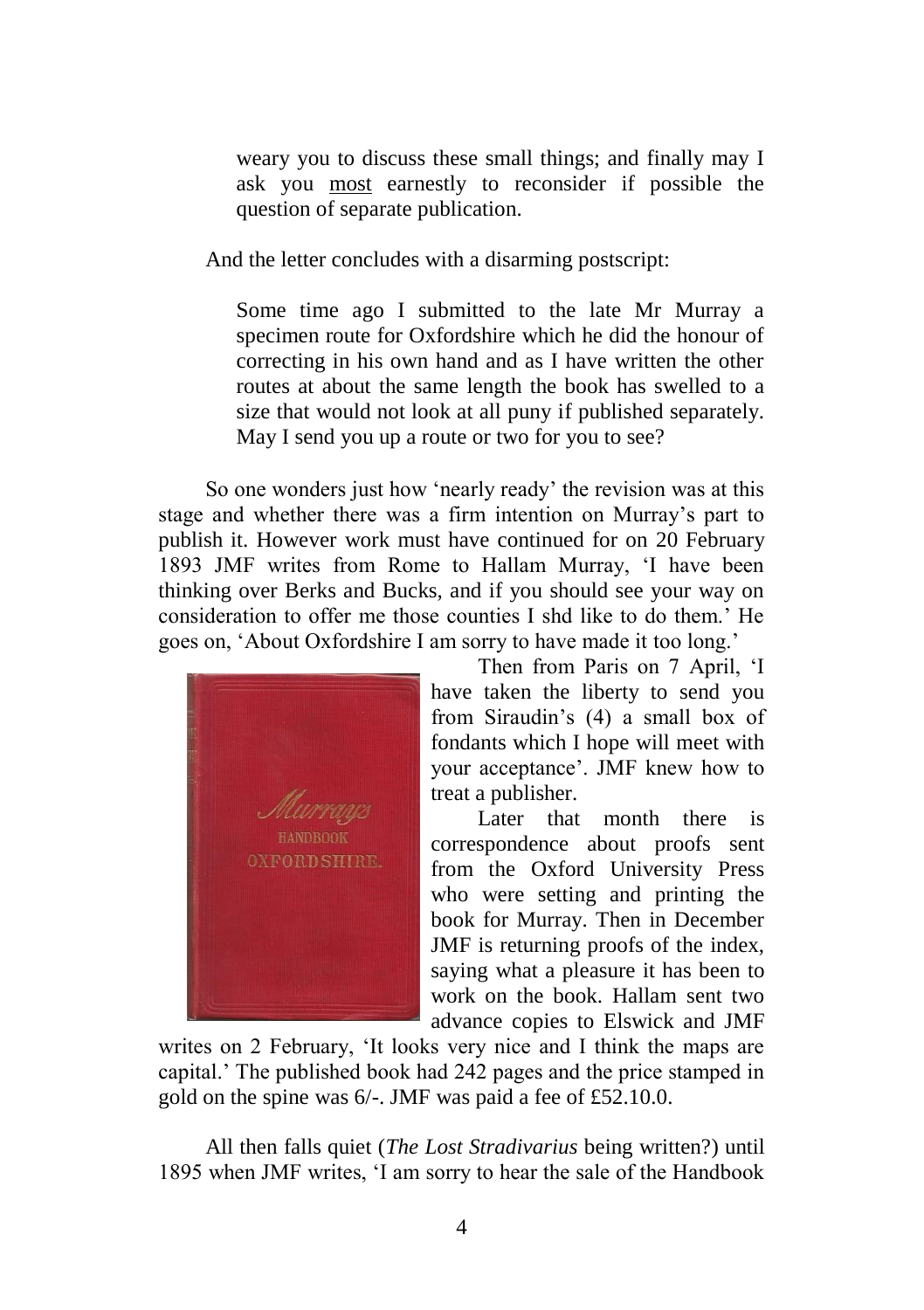has been disappointing.' And there then follows another silence (*Moonfleet*?) until July 1898 when he is telling Hallam Murray, 'I should very much like to edit Berkshire'. There follows an interesting comment:

> Will you forgive my meddlesomeness if as a layman I make a suggestion to you who are an expert - and that is that there ought to be a modern Dorset. (5) Dorset is I fancy taking to some extent that place in popular fancy which Devon has so long monopolized - and the change is due partly to Hardy's books having called attention to the beauties of the place. I dare say you are arranging for a Dorset, and if so please pardon my mentioning it - but I cannot help thinking that a good book is quite as much wanted there - if not more wanted than in Berkshire.

> Later on if you had no one to do it, I sh<sup>d</sup> be very pleased to try Dorset, for I know it very well - and think that after Somerset it is perhaps the most beautiful county in England.

There must have been uncertainty about the Berkshire deadline because there is a reply-paid telegram from Newcastle to Hallam Murray:

YOUR LETTER RECEIVED SHOULD BE VERY SORRY INDEED TO MISS BERKSHIRE PLEASE TELEGRAPH WHAT IS LONGEST TIME YOU COULD GIVE WOULD EASTER NEXT DO FALKNER

All must have been resolved; indeed on 25 July 1898 the correspondence passes on quickly to Bucks.

I should like to do Buckinghamshire, and am most sorry to say I cannot - but the time is I fear an impossibility, and so I must definitely decline it. I think I probably take these hand-books too seriously & put too much work into them, and so I do not like to hurry through Bucks, or just roughly correct what there is in already so as to apparently bring it up to date.

The end of this letter reverts to Berkshire with the comment: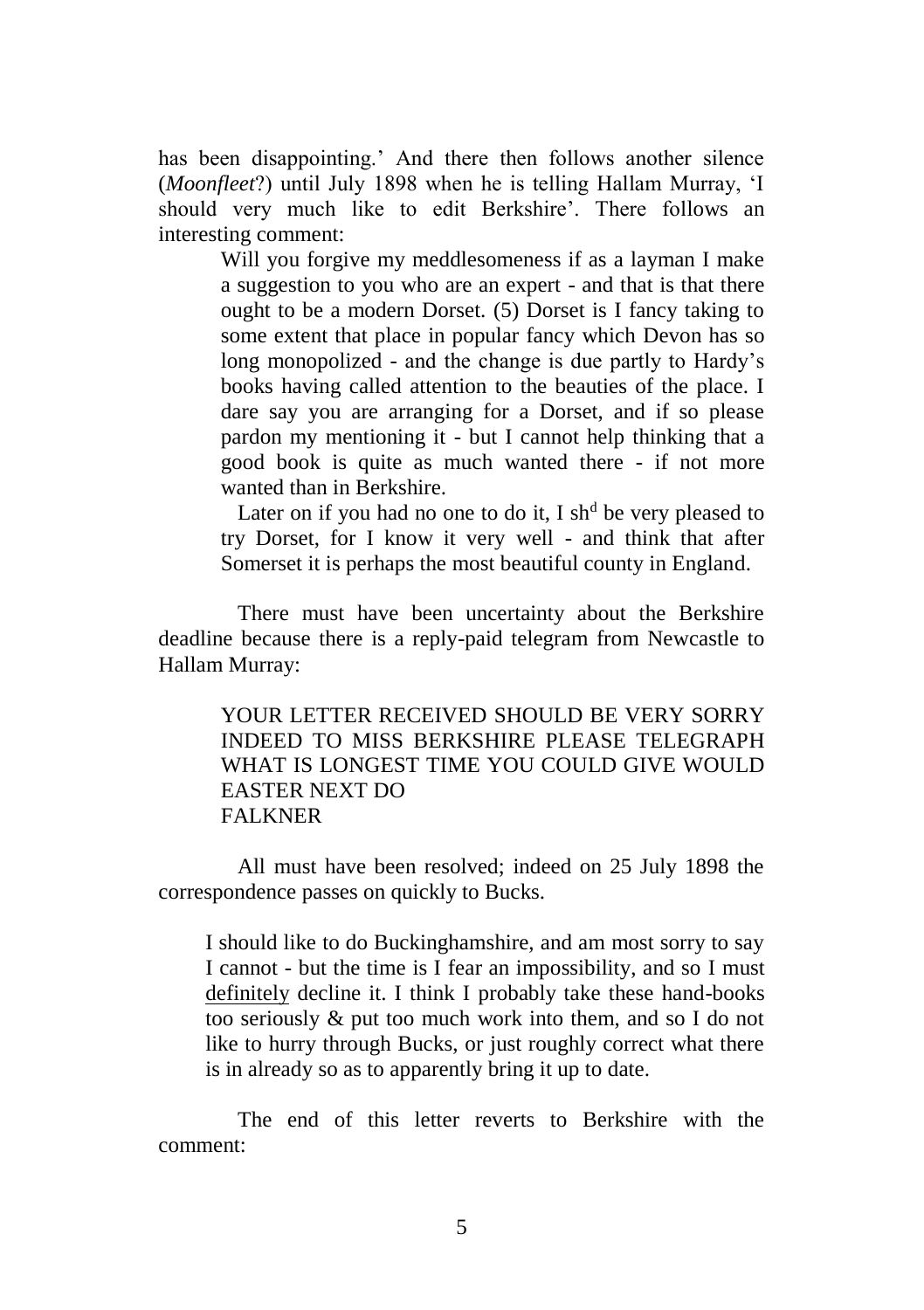I think it would be well with each village to give the population of the last census - and I sh<sup>d</sup> also like to give length & breadth of the churches.

On the question of population JMF must have been overruled but on the subject of church dimensions the Berkshire guide broke new ground by including them. (6)

We know from JMF's notebooks (7) that he toured Berkshire in August-September 1898. On 27 August he wrote from the Blue Boar Hotel at Wantage:

I have been Berkshirizing for the last ten days ... We have had great fun down here - most delightful weather - and the only drawback being the heat at times. The charm of the county or at least of that part of it which we are in is undoubtedly the splendid downs with their views - and the rusticity of the small villages - in fact they are more rustic with the thatch & half timber houses than anything I have ever seen.

JMF's black notebook for 30-31 August is in the Dorset History Centre and a note inside the front cover has the 42 South Street, Durham address and '10/- reward to anyone returning this'. The burgundy notebook for 23-24 September (also at the Centre) has a note, 'Friday afternoon Sept 23 1898 met WRF (8) at Goring station 2.59 pm.'

On 27 September JMF, now back at Elswick, raises the interesting question with Hallam of whether the guidebook should be organized in 'routes' as before or in centres. 'Bicycling has so changed matters ...'.

Then on 8 May 1899 he writes, 'Berkshire is practically done', but he pleads for a further fortnight, with the explanation:

Events have occurred which I did not anticipate, and I have just determined to change the bachelor for the married state: so I have found my hands fuller than I expected & beg you to indulge me as far as you are able.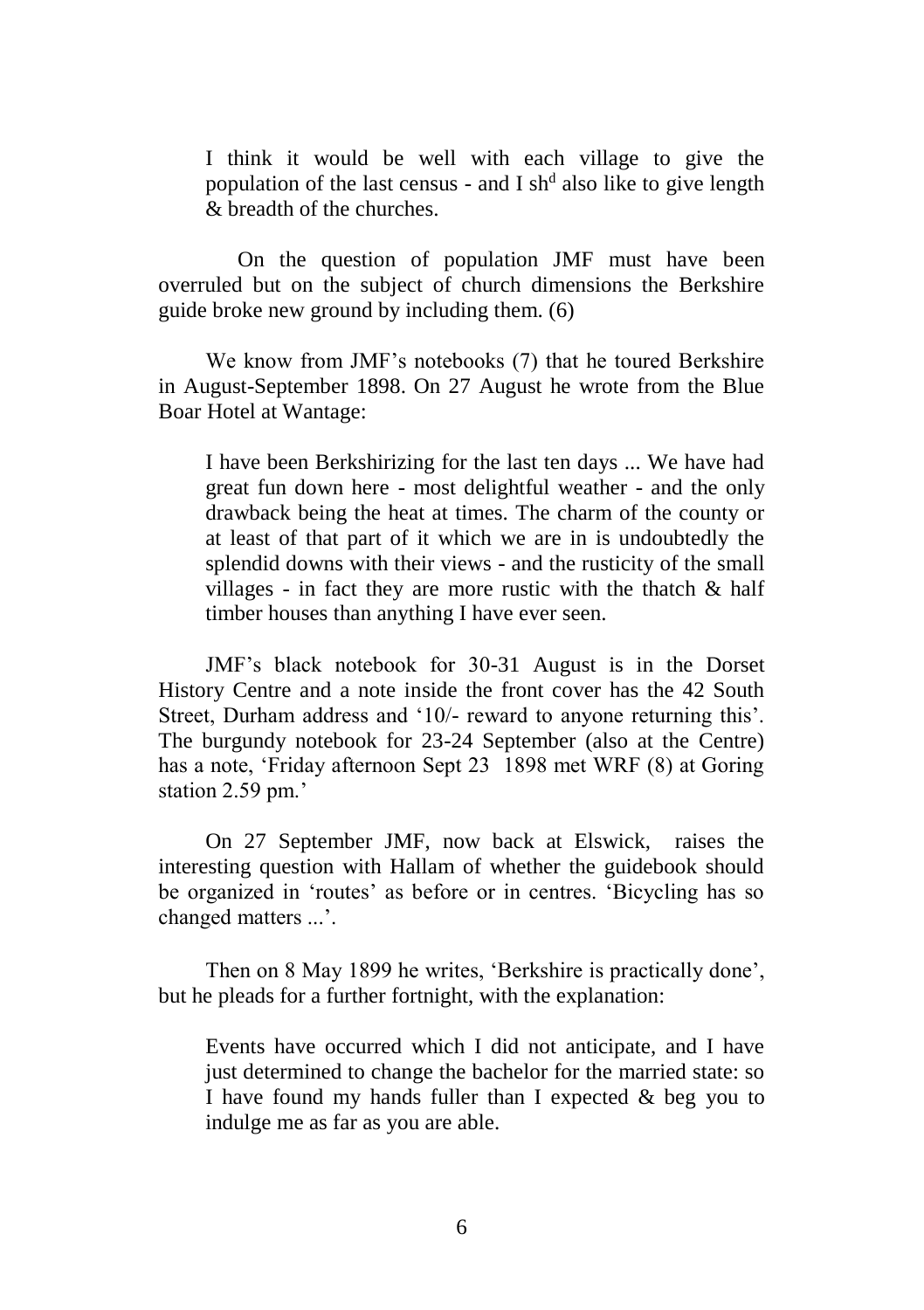A few months later on 30 June in a letter from Weymouth the focus has unexpectedly changed to Bucks:

I will do my best to get Bucks into some shape - but it is difficult to do much without personal inspection. I suppose there is no chance of letting it wait till October. We thought of archaeologizing for our honeymoon & could just as well be in Bucks as anywhere else.

He continues by disparaging what he has been sent to work on for Bucks. 'It seems to me a Murray of the 50s or 60s, with the addition of modern lych-gates, Jubilee clocks, and establishment of coach-building firms'. A year later, on 26 June 1900, JMF writes from The Divinity House saying of his work on the revision:



I spent a great amount of time and energy in trying to make it passable principally by cutting out the new matter he [the reviser] had put in - but when all was done that could be done in that patching up way, it was thoroughly unsatisfactory. … I would not publish it. (9)

In an agreement dated 30 April 1901 John Murray IV sold the Handbook series to Edward Stanford for £2,000. This must have included

the work in progress for *Berkshire* was published in 1902 under the Stanford imprint. JMF put his name to the Preface. This includes a sad notice: 'A dear brother, who was my constant companion on all expeditions, and who devoted endless pains to the compilation of this book, passed away on the eve of its publication.' (10)

So there the story ends: guide book writing displaced by business ('We are all desperately busy reaping a harvest out of the war – and profiting, I fear to some extent from other people's misfortunes' (11)), *The Nebuly Coat*, and perhaps 'the married state'.